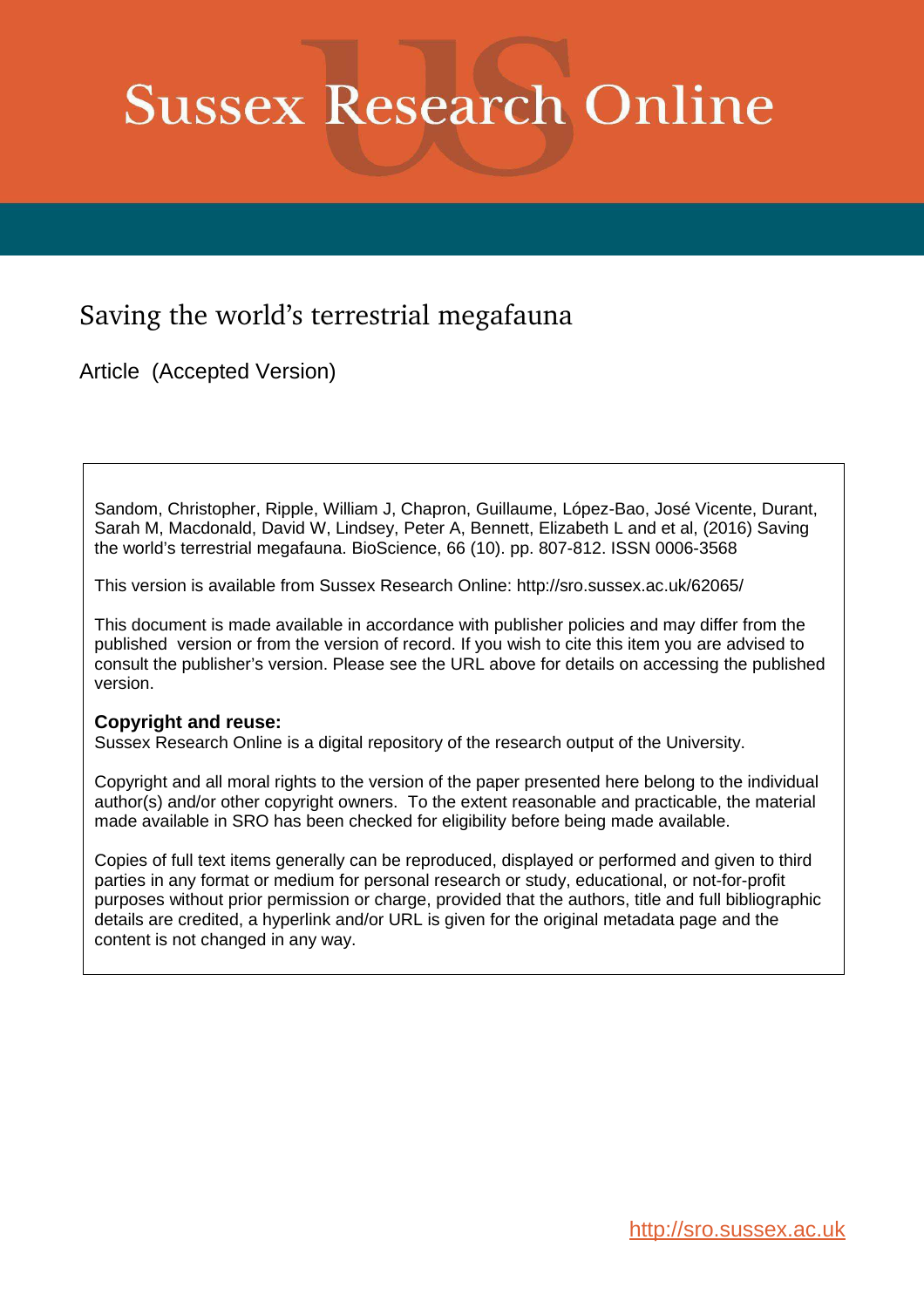# 1 Saving the World's Terrestrial Megafauna

- 2 William J. Ripple<sup>1</sup>, Guillaume Chapron<sup>2</sup>, José Vicente López-Bao<sup>3</sup>, Sarah M. Durant<sup>4</sup>, David W.
- 3 Macdonald<sup>5</sup>, Peter A. Lindsey<sup>6,7</sup>, Elizabeth L. Bennett<sup>8</sup>, Robert L. Beschta<sup>1</sup>, Jeremy T.
- 4 Bruskotter<sup>9</sup>, Ahimsa Campos-Arceiz<sup>10</sup>, Richard T. Corlett<sup>11</sup>, Chris T. Darimont<sup>12</sup>, Amy J.
- 5 Dickman<sup>5</sup>, Rodolfo Dirzo<sup>13</sup>, Holly T. Dublin<sup>8,14</sup>, James A. Estes<sup>15</sup>, Kristoffer T. Everatt<sup>16</sup>, Mauro
- 6 Galetti<sup>17</sup>, Varun R. Goswami<sup>18</sup>, Matt W. Hayward<sup>16,19,20</sup>, Simon Hedges<sup>8</sup>, Michael Hoffmann<sup>21</sup>,
- 7 Luke T. B. Hunter<sup>6</sup>, Graham I. H. Kerley<sup>16</sup>, Mike Letnic<sup>22</sup>, Taal Levi<sup>23</sup>, Fiona Maisels<sup>8,24</sup>, John
- 8 C. Morrison<sup>25</sup>, Michael Paul Nelson<sup>1</sup>, Thomas M. Newsome<sup>1,26,27,28</sup>, Luke Painter<sup>1</sup>, Robert M.
- 9 Pringle<sup>29</sup>, Christopher J. Sandom<sup>30</sup>, John Terborgh<sup>31</sup>, Adrian Treves<sup>32</sup>, Blaire Van Valkenburgh<sup>33</sup>,
- 10 John A. Vucetich<sup>34</sup>, Aaron J. Wirsing<sup>28</sup>, Arian D. Wallach<sup>35</sup>, Christopher Wolf<sup>1</sup>, Rosie
- 11 Woodroffe<sup>4</sup>, Hillary Young<sup>36</sup>, Li Zhang<sup>37</sup>
- <sup>1</sup> Global Trophic Cascades Program, Department of Forest Ecosystems and Society, Oregon
- 13 State University, Corvallis, OR 97331, USA
- <sup>2</sup>14 Department of Ecology, Swedish University of Agricultural Sciences, 73091 Riddarhyttan, 15 Sweden
- <sup>3</sup> Research Unit of Biodiversity (UO/CSIC/PA), Oviedo University, 33600 Mieres, Spain.
- <sup>4</sup> Institute of Zoology, Zoological Society of London, Regents Park, London, NW1 4RY, UK
- 18 <sup>5</sup>Wildlife Conservation Research Unit, Department of Zoology, University of Oxford, The
- 19 Recanati-Kaplan Centre, Tubney House, Tubney, Abingdon OX13 5QL, UK
- <sup>6</sup>20 Panthera, 8 West 40th Street, 18th Floor, New York, NY 10018, USA
- <sup>7</sup> Mammal Research Institute, Department of Zoology and Entomology, University of Pretoria,
- 22 Pretoria, Gauteng, South Africa
- 23 <sup>8</sup>Wildlife Conservation Society, 2300 Southern Blvd., Bronx, NY 10460, USA.
- 24  $\degree$  School of Environment & Natural Resources, The Ohio State University, 210 Kottman Hall, 25 2021 Coffey Rd., Columbus, OH 43214, USA
- <sup>10</sup> School of Geography, The University of Nottingham Malaysia Campus, Jalan Broga,
- 27 Semenyih 43500, Kajang, Selangor, Malaysia
- 28 <sup>11</sup> Center for Integrative Conservation, Xishuangbanna Tropical Botanical Garden, Chinese
- 29 Academy of Sciences, Menglun, Yunnan 666303, China
- <sup>12</sup> Department of Geography, University of Victoria, Victoria, BC, V8W 2Y2, Canada; Raincoast
- 31 Conservation Foundation, Bella Bella, BC, V0T 1B0, Canada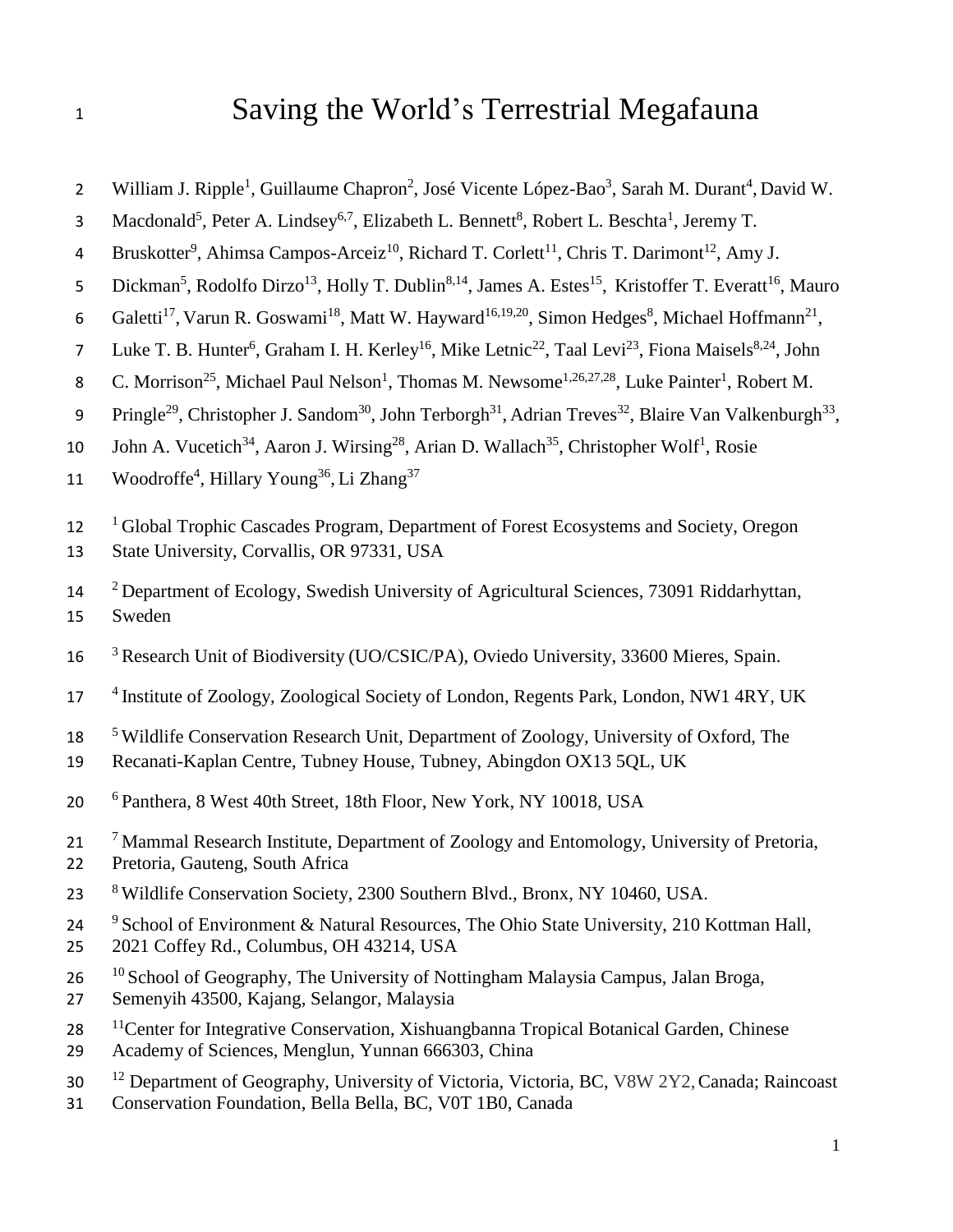- <sup>13</sup> Department of Biology, Stanford University, Stanford, CA 94305, USA
- <sup>14</sup> IUCN Species Survival Commission, African Elephant Specialist Group, P.O. Box 68200,
- 34 Nairobi, Kenya 00200
- <sup>15</sup> Department of Ecology and Evolutionary Biology, University of California, Santa Cruz, CA. 36 95060, USA
- <sup>16</sup> Centre for African Conservation Ecology, Nelson Mandela Metropolitan University, P O Box
- 38 77000, NMMU 6031, Port Elizabeth, South Africa
- <sup>17</sup>39 Departamento de Ecologia, Universidade Estadual Paulista UNESP, 13506-900 Rio Claro, 40 SP, Brazil
- 41 <sup>18</sup>Wildlife Conservation Society, India Program, Bangalore 560070, India;
- <sup>19</sup> Schools of Biological Science; and Environment, Natural Resources and Geography, Bangor 43 University, Deiniol Road, Bangor, Gwynedd, LL572UW, U.K.;
- <sup>20</sup> Centre for Wildlife Management, University of Pretoria, 0002 Pretoria, South Africa.
- <sup>21</sup> IUCN Species Survival Commission, International Union for Conservation of Nature, 28 rue
- 46 Mauverney, CH-1196 Gland, Switzerland
- <sup>22</sup> Centre for Ecosystem Science, University of New South Wales, Sydney, 2052, Australia
- <sup>23</sup> Department of Fisheries and Wildlife, Oregon State University, Corvallis, OR 97331, USA
- <sup>24</sup> School of Natural Sciences, University of Stirling, Stirling FK9 4LA, UK.
- 50 <sup>25</sup> World Wildlife Fund-US, 42 Sexton Avenue, Hope, ME 04847, USA
- <sup>26</sup> Desert Ecology Research Group, School of Biological Sciences, University of Sydney, NSW 52 2006, Australia
- 53 <sup>27</sup> Deakin University, Geelong, Australia. School of Life and Environmental Sciences, Centre for 54 Integrative Ecology, (Burwood Campus).
- <sup>28</sup> School of Environmental and Forest Sciences, Box 352100, University of Washington, Seattle, 56 WA 98195, USA
- $29$  Department of Ecology & Evolutionary Biology, Princeton University, Princeton, NJ 08544, 58 USA
- 59 <sup>30</sup> School of Life Sciences, University of Sussex, Brighton BN1 9QG, UK
- <sup>31</sup> Nicholas School of the Environment and Earth Sciences, Duke University, P. O. Box 90381,
- 61 Durham, NC 27708, USA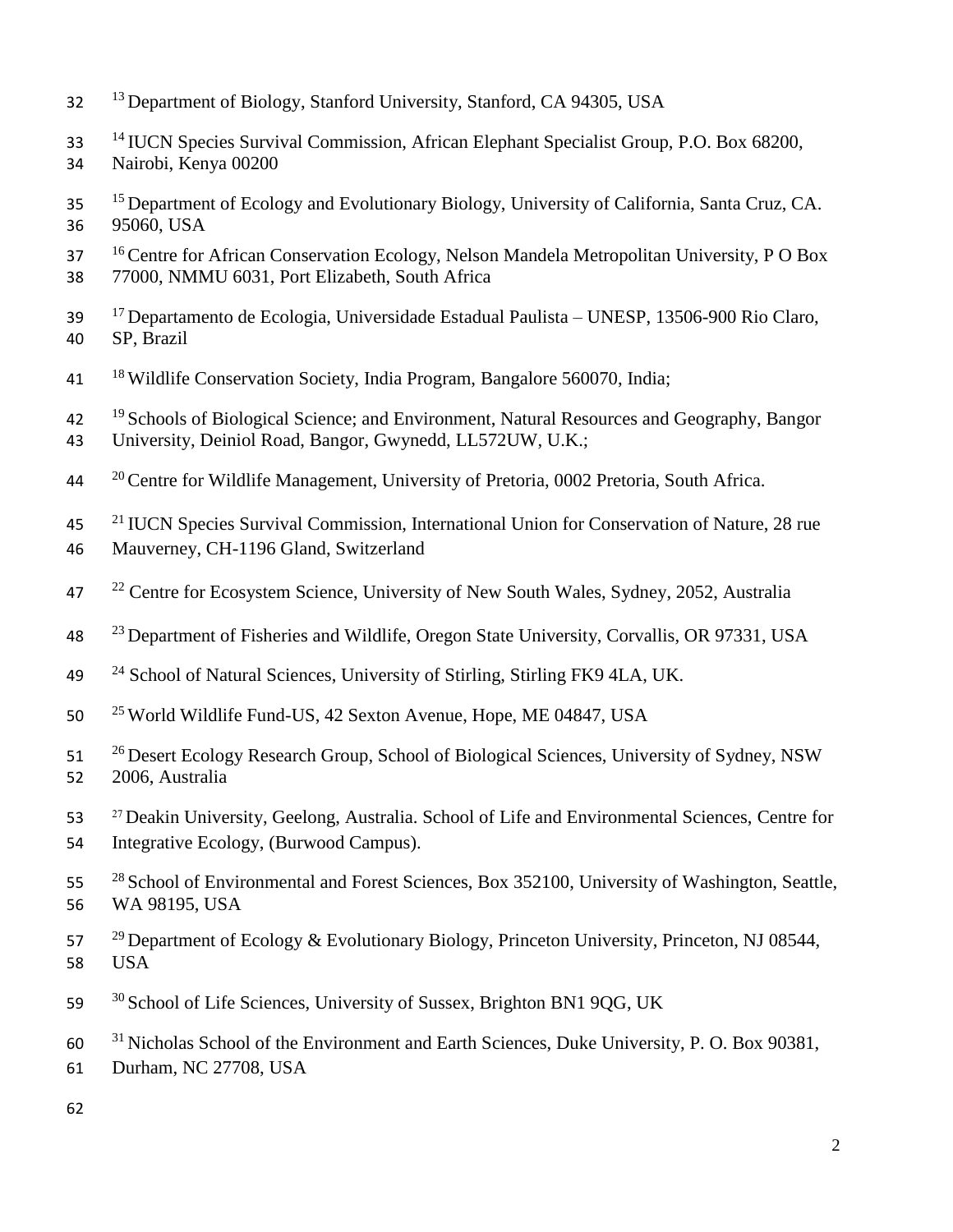<sup>32</sup> Nelson Institute for Environmental Studies, University of Wisconsin Madison, Madison, WI 53706, USA Department of Ecology & Evolutionary Biology, University of California, Los Angeles, Los Angeles CA 90095, USA School of Forest Resources and Environmental Science, Michigan Technological University Houghton, MI 49931, USA <sup>35</sup> Centre for Compassionate Conservation, School of Life Sciences, University of Technology Sydney, Australia <sup>36</sup> Department of Ecology and Evolutionary Biology, University of California Santa Barbara, Santa Barbara CA 93106, USA <sup>37</sup> Institute of Ecology, Beijing Normal University, Beijing 100875, PR China 

#### **From the late Pleistocene to the Holocene, and now the so called Anthropocene, humans**

have been driving an ongoing series of species declines and extinctions (Dirzo et al. 2014).

Large-bodied mammals are typically at a higher risk of extinction than smaller ones (Cardillo et

al. 2005). However, in some circumstances terrestrial megafauna populations have been able to

recover some of their lost numbers due to strong conservation and political commitment, and

human cultural changes (Chapron et al. 2014). Indeed many would be in considerably worse

predicaments in the absence of conservation action (Hoffmann et al. 2015). Nevertheless, most

mammalian megafauna face dramatic range contractions and population declines. In fact, 59% of

84 the world's largest carnivores ( $\geq$  15 kg, n = 27) and 60% of the world's largest herbivores ( $\geq$  100

85 kg,  $n = 74$ ) are classified as threatened with extinction on the International Union for the

Conservation of Nature (IUCN) Red List (supplemental table S1 and S2). This situation is

particularly dire in sub-Saharan Africa and Southeast Asia, home to the greatest diversity of

- extant megafauna (figure 1). Species at risk of extinction include some of the world's most
- iconic animals—such as gorillas, rhinos, and big cats (figure 2 top row)—and, unfortunately,
- they are vanishing just as science is discovering their essential ecological roles (Estes et al.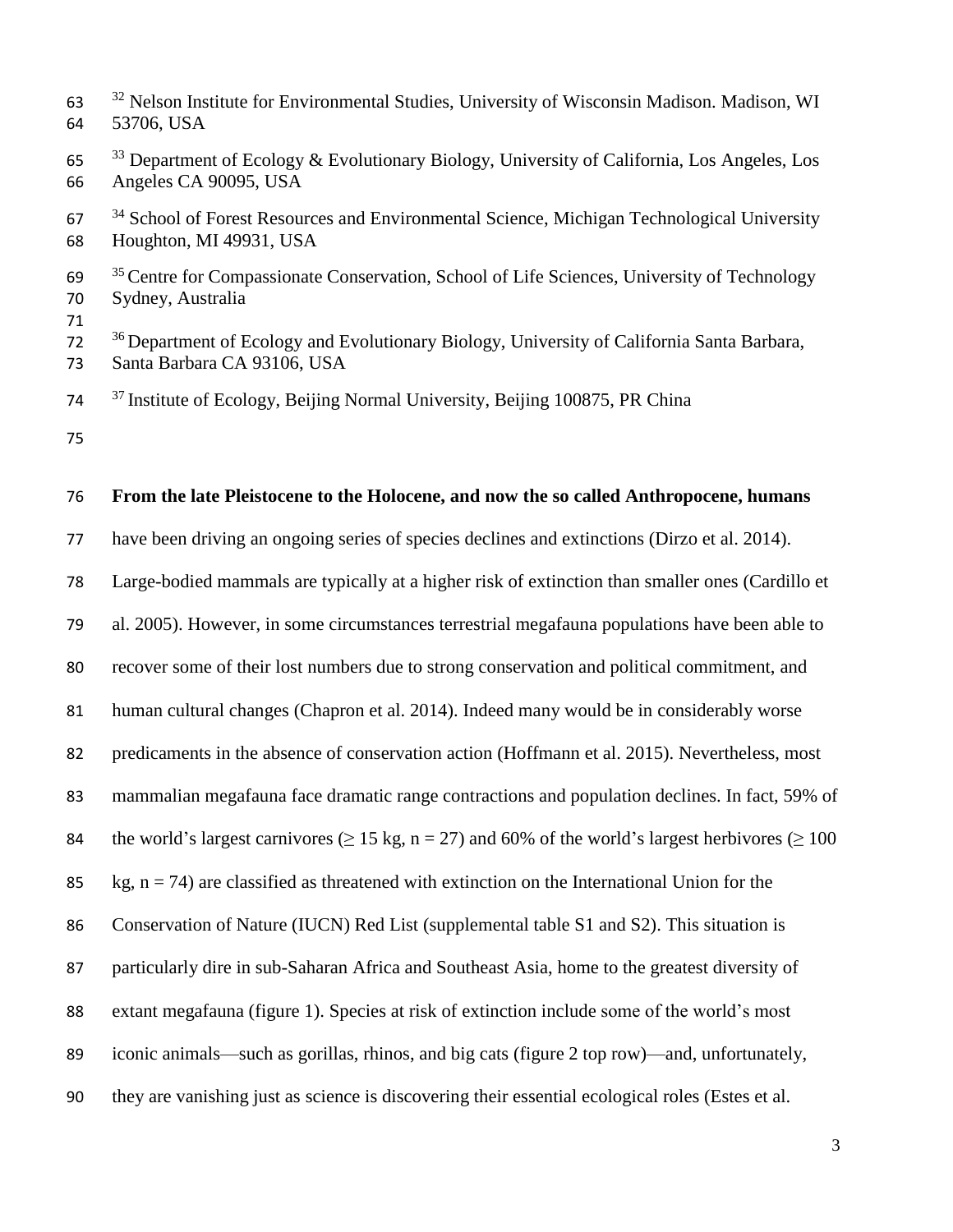2011). Here, our objectives are to raise awareness of how these megafauna are imperiled (species in supplemental table S1 and S2) and to stimulate broad interest in developing specific

recommendations and concerted action to conserve them.

 Megafauna provide a range of distinct ecosystem services through top-down biotic and knock- on abiotic processes (Estes et al. 2011). Many megafauna function as keystone species and ecological engineers, generating strong cascading effects in the ecosystems in which they occur. These species also provide important economic and social services. For example, ecotourism is the fastest growing subsector of tourism in developing countries (UNEP 2013), and megafauna are a major draw for these tourists. Besides contributing considerable revenue to conservation, wildlife-based tourism can contribute significantly to education, economies, job creation, and human livelihoods.

 Many of the surviving mammalian megafauna remain beset by long-standing and generally escalating threats of habitat loss, persecution, and exploitation (Ripple et al. 2014, 2015). Large mammals are extremely vulnerable to these threats due to their large area requirements, low densities (particularly for carnivores), and relatively "slow" life history traits (Wallach et al. 2015). Various anthropogenic forces such as deforestation, agricultural expansion, increasing livestock numbers, and other forms of human encroachment have severely degraded critical habitat for megafauna by increased fragmentation or reduced resource availability. Although some species show resilience by adapting to new scenarios under certain conditions (Chapron et al. 2014), livestock production, human population growth and cumulative land use impacts can trigger new conflicts or exacerbate existing ones, leading to additional declines. According to the Food and Agriculture Organization, as of 2014, there were an estimated 3.9 billion ruminant livestock on Earth compared with ~8.5 million individuals of 51 of 74 species of wild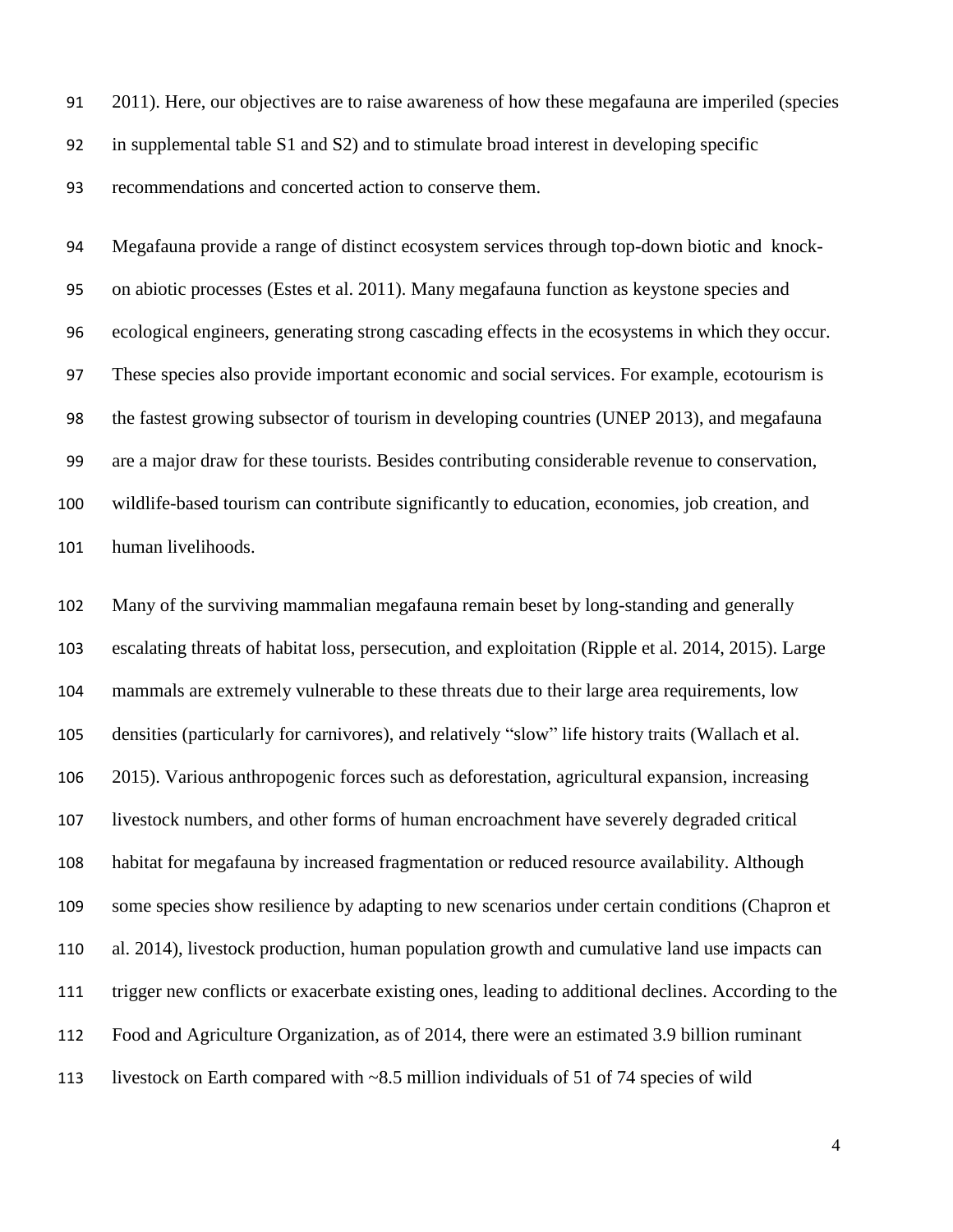- megaherbivores for which population estimates are available within their native ranges
- (supplemental table S2), a magnitude difference of ~400 times.

 The current depletion of megafauna is also due to overhunting and persecution: shooting, snaring, and poisoning by humans ranging from individuals to governments, as well as by organized criminals and terrorists (Darimont et al. 2015). Megafauna are killed for meat and body parts for traditional medicine and ornaments, or because of actual or perceived threats to humans, their crops or livestock. Meat and body parts are sold locally, to urban markets, or traded regionally and internationally. Striking instances include the slaughter of thousands of megafauna such as African elephants (Loxodonta africana) for their ivory, rhinoceroses for their horns, and tigers (Panthera tigris) for their body parts. In addition, many lesser-known megafauna species (figure 2, bottom row) are now imperiled (supplemental table S1 and S2). Most of the world's megaherbivores remain poorly studied and this knowledge gap makes conserving them even more difficult (Ripple et al. 2015).

 Under a business-as-usual scenario, conservation scientists will soon be busy writing obituaries for species and subspecies of megafauna as they vanish from the planet. In fact, this process is already underway: eulogies have been written for Africa's western black rhinoceros (Diceros bicornis longipes) and the Vietnamese subspecies of the Javan rhinoceros (Rhinoceros sondaicus annamiticus) (IUCN 2015). Epitaphs will probably soon be needed for scimitar-horned oryx (Oryx dammah), now extinct in the wild; the kouprey (Bos sauveli), last seen in 1988; and the northern white rhinoceros (Ceratotherium simum cottoni), which now numbers three individuals (IUCN 2015). The Sumatran rhino (Dicerorhinus sumatrensis) is already extinct in the wild in Malaysia and is very close to extinction in Indonesia with the population collapsing during the last 30 years from over 800 to fewer than 100 (supplemental table 2). The Javan rhino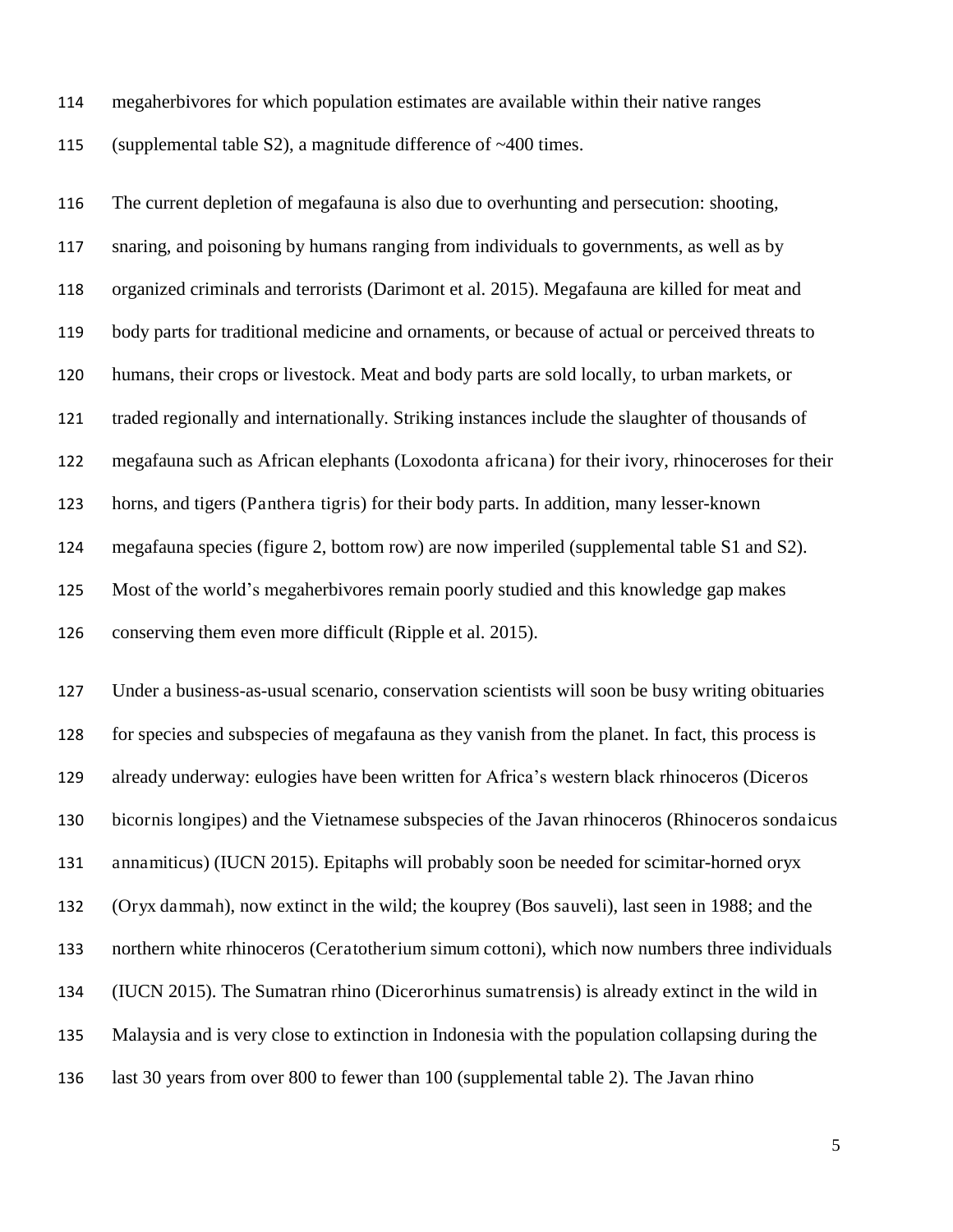(Rhinoceros sondaicus) is down to a single population of ~58 in a single reserve (supplemental table 2). The Critically Endangered Bactrian camel (Camelus ferus) and African wild ass (Equus africanus) are not far behind. Even in protected areas, megafauna are increasingly under assault. For example, in West and Central Africa, several large carnivores [including lions (Panthera leo), African wild dogs (Lycaon pictus), and cheetahs (Acinonyx jubatus)] have experienced recent severe range contractions and have declined markedly in many protected areas (IUCN 2015).

 Although many of the general causes and mechanisms of declines are well identified and recognized, this understanding has not translated into adequate conservation action. Some of the existing mammal prioritization schemes could be incorporated into a comprehensive global strategy for conserving the largest mammals (Rondinini et al. 2011). Increasing prioritization and political will to conserve megafauna—and actions to restore or reintroduce them in areas where they have declined or been extirpated (such as plans to reintroduce scimitar-horned oryx into Chad and to rehabilitate the entire Gorongosa ecosystem in Mozambique)—are urgently needed. We suggest that the problem has two parts: i) a need to further and more effectively implement, expand, and refine current interventions at relevant scales and; ii) a need for large-scale policy shifts and global increases in funding for conservation to alter the framework and ways in which people interact with wildlife.

 In order to save declining species, there is a need to increase global conservation funding by at least an order of magnitude (McCarthy et al. 2012). Without such a transformation, there is a risk that many of the world's most iconic species may not survive to the  $22<sup>nd</sup>$  Century. We must not go quietly into this impoverished future. Rather, we believe it is our collective responsibility, as scientists who study megafauna, to act to prevent their decline. We therefore present a call to the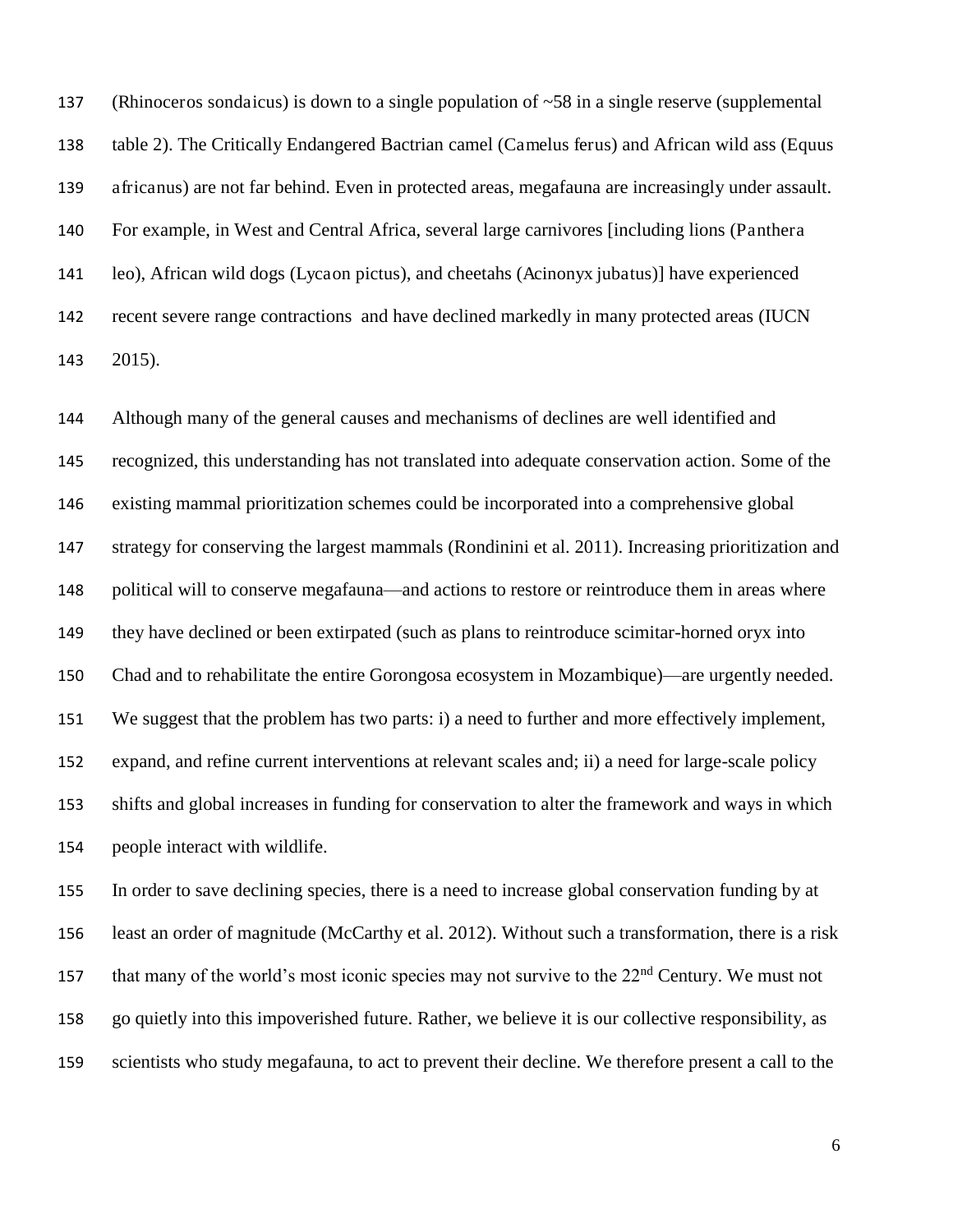broader international community to join together in conserving the remaining terrestrial

megafauna (see declaration in Box 1).

#### **From declaration to action**

 Social and political commitment to provide sufficient protection across the vast landscapes needed for the conservation of the world's megafauna is increasingly required. International frameworks and conventions such as the Convention on Biological Diversity (CBD), the Convention on the Conservation of Migratory Species of Wild Animals (CMS), and the Convention on International Trade in Endangered Species of Wild Fauna and Flora (CITES) have had some success in safeguarding species and regions. However, the decisions of these conventions are not always binding, and they will require substantially increased political will and financial support if they are to be effective in the critical task of securing the survival of the world's megafauna. Some regional legal instruments such as the CMS Gorilla Agreement and the Global Tiger Initiative incorporate environmental or biodiversity commitments, and are playing a growing role in protecting biodiversity. International agreements are often well-placed for enforcing regional frameworks for megafauna; examples include the African Elephant Action Plan and the regional conservation strategy for cheetahs and African wild dogs. However, implementation of such initiatives requires financial resources and capacity that are seldom available at those locations where the highest diversity of megafauna remains (figure 1). Therefore, the onus is on developed countries, which have long ago lost most of their megafauna, to not only embark on conservation and restoration programs on their own lands, but also support conservation initiatives in those nations where diverse megafauna still persist. For conservation efforts to be successful, actions should be taken at all levels by authorities that have the public interest in mind, and to work to secure the continued existence of these species.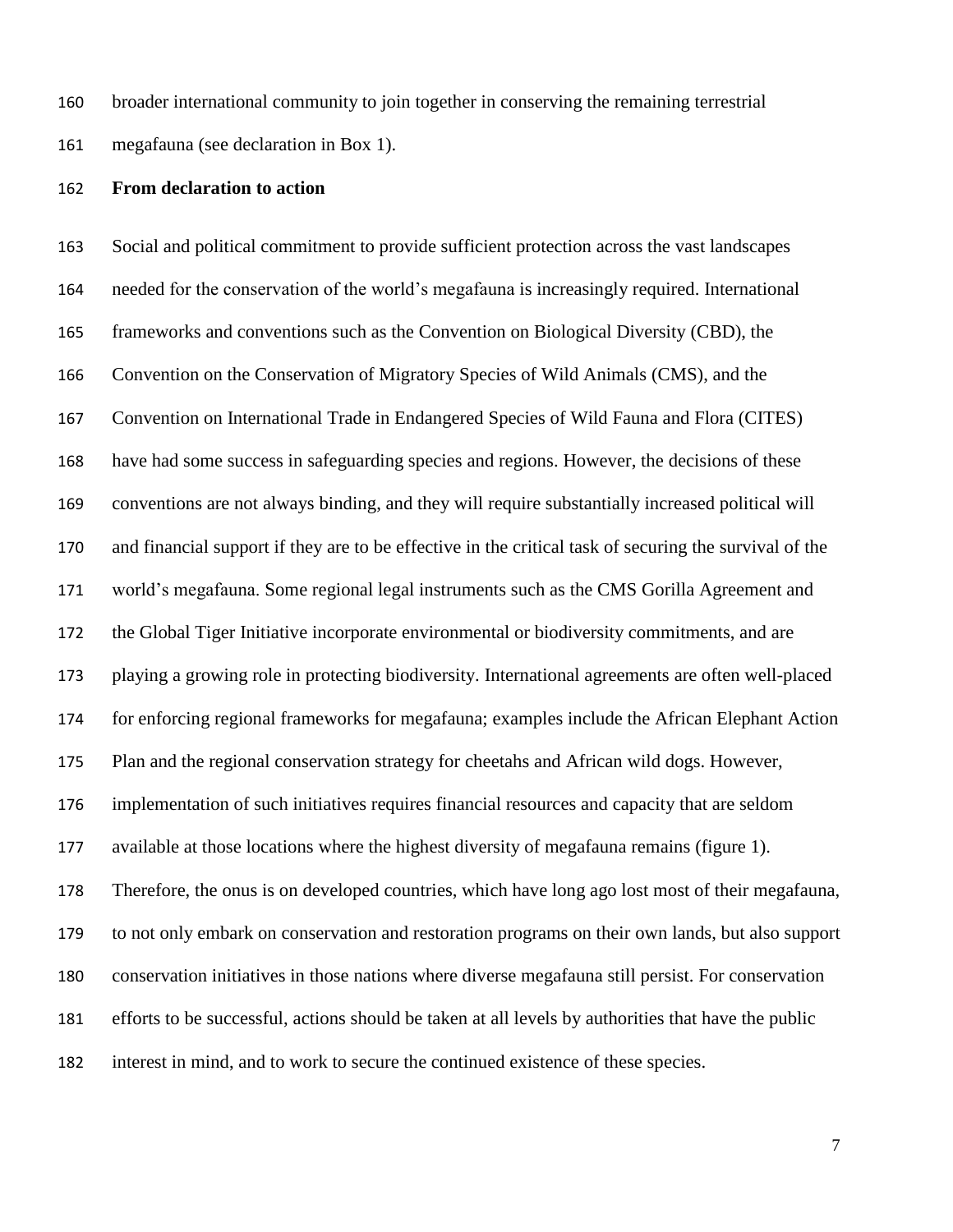Successfully conserving megafauna requires bold social, political, and financial commitments from nations around the world. Through understanding the value and importance of local human needs, and by combining international financial support with a coordinated multilateral approach to conservation, it may be possible to rescue megafauna from the brink of extinction. As biologists, ecologists and conservation scientists, we are mindful that none of our arguments are new, and that our prescriptions are far easier to write out than to accomplish. However, our objective in presenting them together here is to demonstrate a consensus of opinion amongst the global community of scientists who study and conserve these animals, thereby emphasizing to the wider world the gravity of the problem. Our hope is that this declaration, with the proposed actions and list of signatories, will attract the public and media attention that this issue requires to galvanize opinion, catalyze action, and establish new funding mechanisms. Comprehensive actions to save these iconic wildlife species will help to curb an extinction process that appears to have begun with our ancestors in the late Pleistocene.

#### **Acknowledgements**

We thank L. West for work on the estimated population sizes in the appendices.

#### **Supplemental material**

|  | 202 Supplemental table S1: The 27 large terrestrial carnivores (order Carnivora) with average |  |
|--|-----------------------------------------------------------------------------------------------|--|
|  |                                                                                               |  |

- masses of at least 15 kg. In addition to common and scientific names, average species masses
- (kg), estimated population sizes (sources: IUCN 2015, Ripple et al. 2014), IUCN Red List threat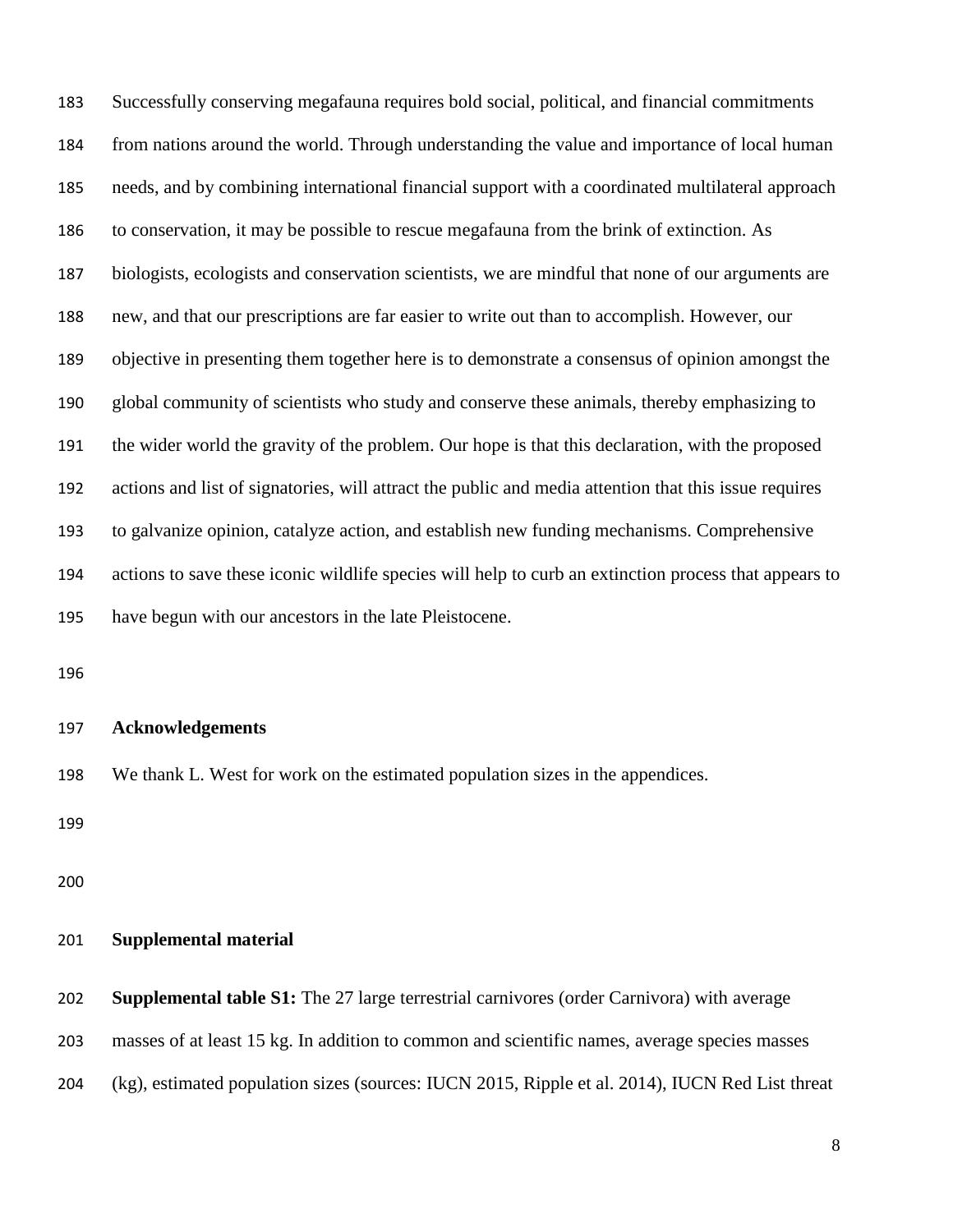| category, population trends, and years assessed are shown. Red List categories are: LC (Least         |
|-------------------------------------------------------------------------------------------------------|
| Concern), NT (Near Threatened), VU (Vulnerable), EN (Endangered), CR (Critically                      |
| Endangered). Population trends are: Dec (decreasing), Stable, Inc (increasing), Unk (unknown).        |
|                                                                                                       |
| <b>Supplemental table S2:</b> The 74 large terrestrial herbivores with average masses of at least 100 |
|                                                                                                       |

kg. In addition to common and scientific names, average species masses (in kg), estimated

population sizes (sources: IUCN 2015, Ripple et al. 2015), IUCN Red List category, population

trends, and years assessed are shown. IUCN Red List categories are: LC (Least Concern), NT

(Near Threatened), VU (Vulnerable), EN (Endangered), CR (Critically Endangered), EW

(Extinct in the Wild). Population trends are: Dec (decreasing), Stable, Inc (increasing), Unk

(unknown).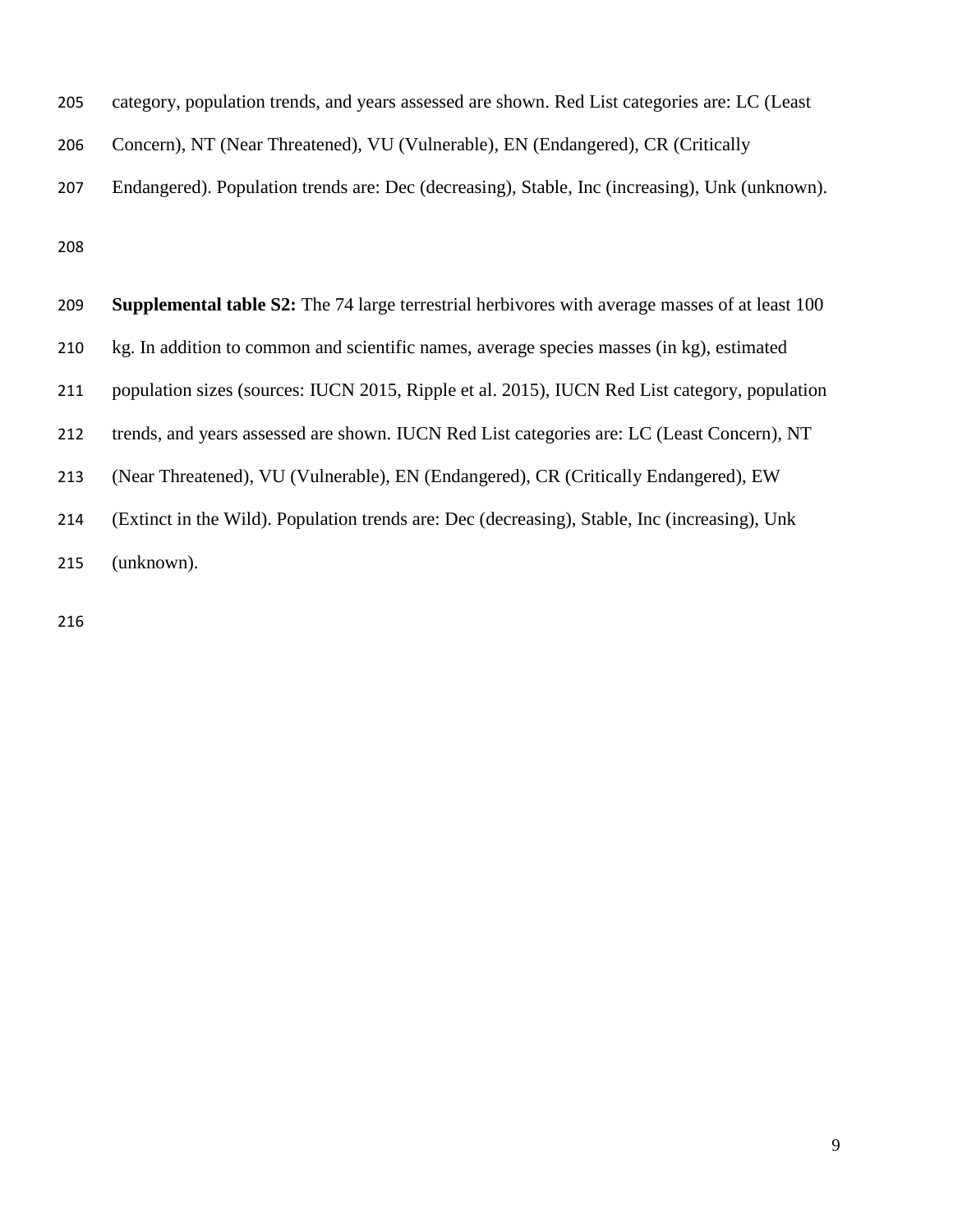#### **References Cited**

- Cardillo RN, Mace GM, Jones KE, Bielby J, Bininda-Emonds ORP, Sechrest W, Orme DL,
- Purvis A. 2005. Multiple causes of high extinction risk in large mammal species. Science 309: 1239–1241.
- Chapron G et al. 2014. Recovery of large carnivores in Europe's modern human-dominated landscapes. Science 346: 1518–1519.
- Darimont, C.T., C.H. Fox, H.M. Bryan, and T.E. Reimchen. 2015. The unique ecology of human predators. Science: 349, 858–860.
- Dirzo, R., Young, H.S., Galetti, M., Ceballos, G., Isaac, N.J.B. & Collen, B. 2014. Defaunation
- in the Anthropocene. Science: 345, 401–406.
- Estes JA et al. 2011. Trophic downgrading of planet earth. Science 333: 301–306.
- Hoffmann M, Duckworth JW, Holmes K, Mallon DP, Rodrigues ASL, Stuart SN. 2015. The
- difference conservation makes to extinction risk of the world's ungulates. Conservation Biology 29: 1303–1313.
- 
- IUCN. 2015. The IUCN red list of threatened species. (17 March 2016; www.iucnRedList.org).
- McCarthy DP et al. 2012. Financial costs of meeting global biodiversity conservation targets:

current spending and unmet needs. Science 338: 946–949.

- Ripple WJ et al. 2014. Status and ecological effects of the world's largest carnivores. Science 343: 1241484.
- Ripple WJ et al. 2015. Collapse of the world's largest herbivores. Science Advances 1:
- e1400103.
- Rondinini C et al. 2011. Reconciling global mammal prioritization schemes into a strategy.
- Philosophical Transactions of the Royal Society B: Biological Sciences 366: 2722–2728.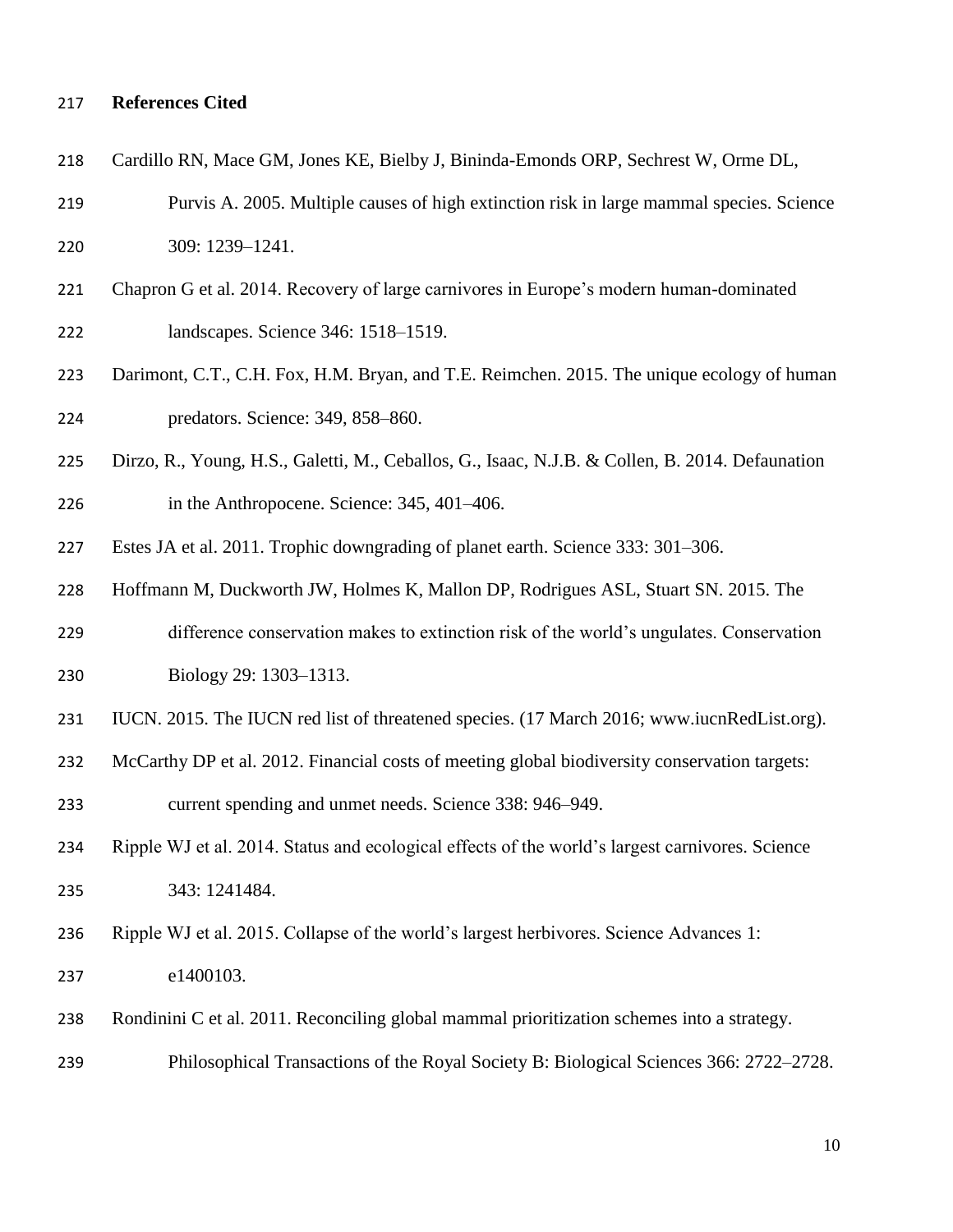| 240 | UNEP. 2013. Green economy and trade – trends, challenges and opportunities. (17 March 2016;                         |  |  |  |
|-----|---------------------------------------------------------------------------------------------------------------------|--|--|--|
| 241 | www.unep.org/greeneconomy/GreenEconomyandTrad).                                                                     |  |  |  |
| 242 | Wallach AD, Izhaki I, Toms JD, Ripple WJ, Shanas U. 2015. What is an apex predator? Oikos                           |  |  |  |
| 243 | 124: 1453-1461.                                                                                                     |  |  |  |
| 244 |                                                                                                                     |  |  |  |
| 245 | <b>Figures</b>                                                                                                      |  |  |  |
| 246 |                                                                                                                     |  |  |  |
| 247 | <b>Figure 1.</b> Richness map of (a) number of megafaunal species, (b) number of declining                          |  |  |  |
| 248 | megafauna species, and (c) number of threatened megafaunal species in their native ranges.                          |  |  |  |
| 249 | Megafauna are defined as terrestrial large carnivores $(>15 \text{ kg})$ and large herbivores $(>100 \text{ kg})$ . |  |  |  |
| 250 | Threatened includes all species categorized as Vulnerable, Endangered or Critically Endangered                      |  |  |  |
| 251 | on the IUCN Red List (see supplemental tables).                                                                     |  |  |  |
|     |                                                                                                                     |  |  |  |
| 252 | Figure 2. Photos of well-known species, top row left to right: Western gorilla (Gorilla gorilla)                    |  |  |  |
| 253 | (CR), black rhino (Diceros bicornis) (CR), Bengal tiger, (Panthera tigris tigris) (EN); and                         |  |  |  |
| 254 | lesser-known species, bottom row left to right: African wild ass (Equus africanus) (CR),                            |  |  |  |
| 255 | Visayan warty pig (Sus cebifrons) (CR), banteng (Bos javanicus) (EN). Photo credits: Julio                          |  |  |  |
| 256 | Yeste, Four Oaks, Dave M. Hunt, Mikhail Blajenov, KMW Photography, and Kajornyot.                                   |  |  |  |
|     |                                                                                                                     |  |  |  |
| 257 |                                                                                                                     |  |  |  |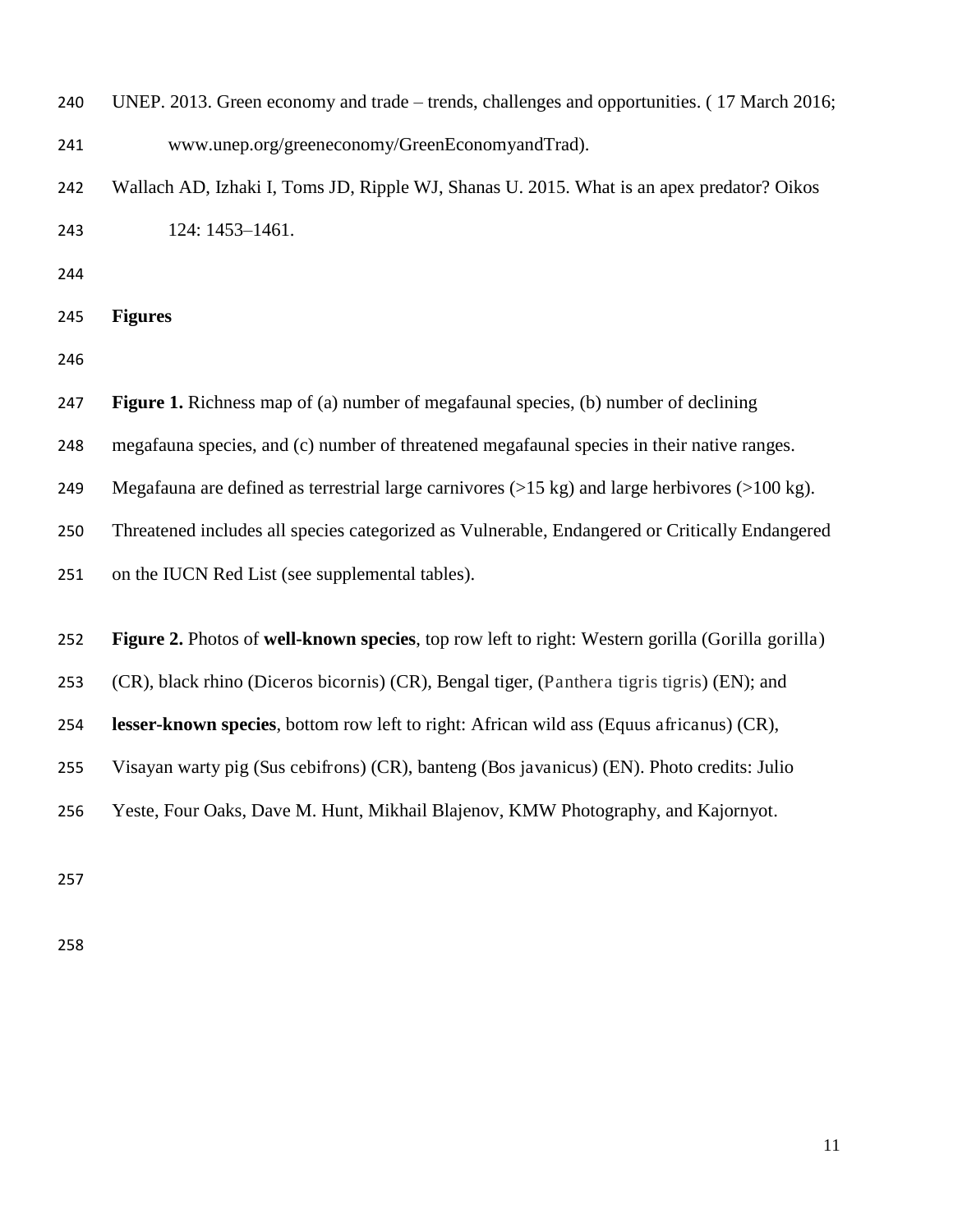## (a) Number of Megafauna



(b) Number of Declining Megafauna



(c) Number of Threatened Megafauna



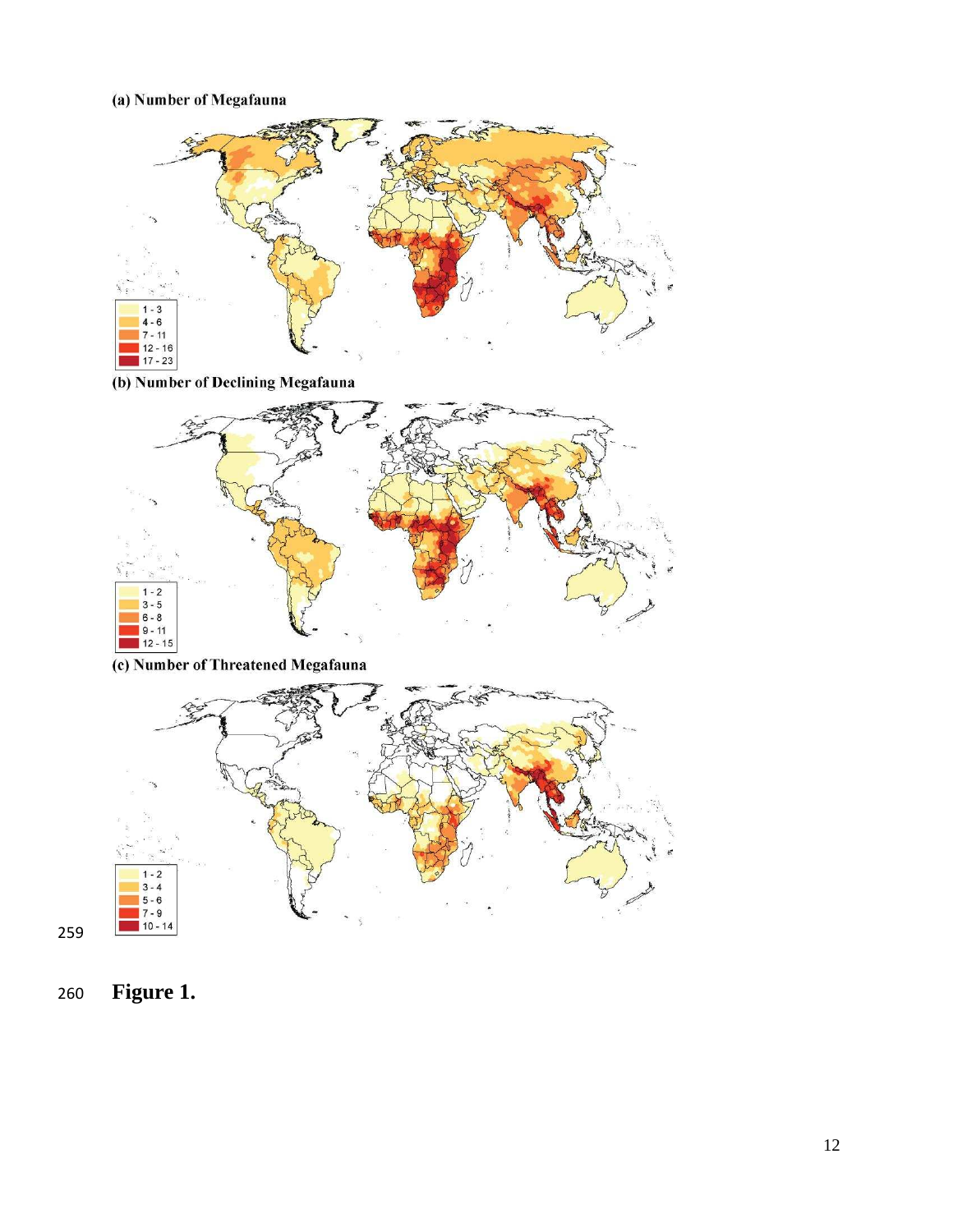

## 261<br>262 **Figure 2.**

| 263 |  |  |  |
|-----|--|--|--|
| 264 |  |  |  |
| 265 |  |  |  |
| 266 |  |  |  |
| 267 |  |  |  |
| 268 |  |  |  |
| 269 |  |  |  |